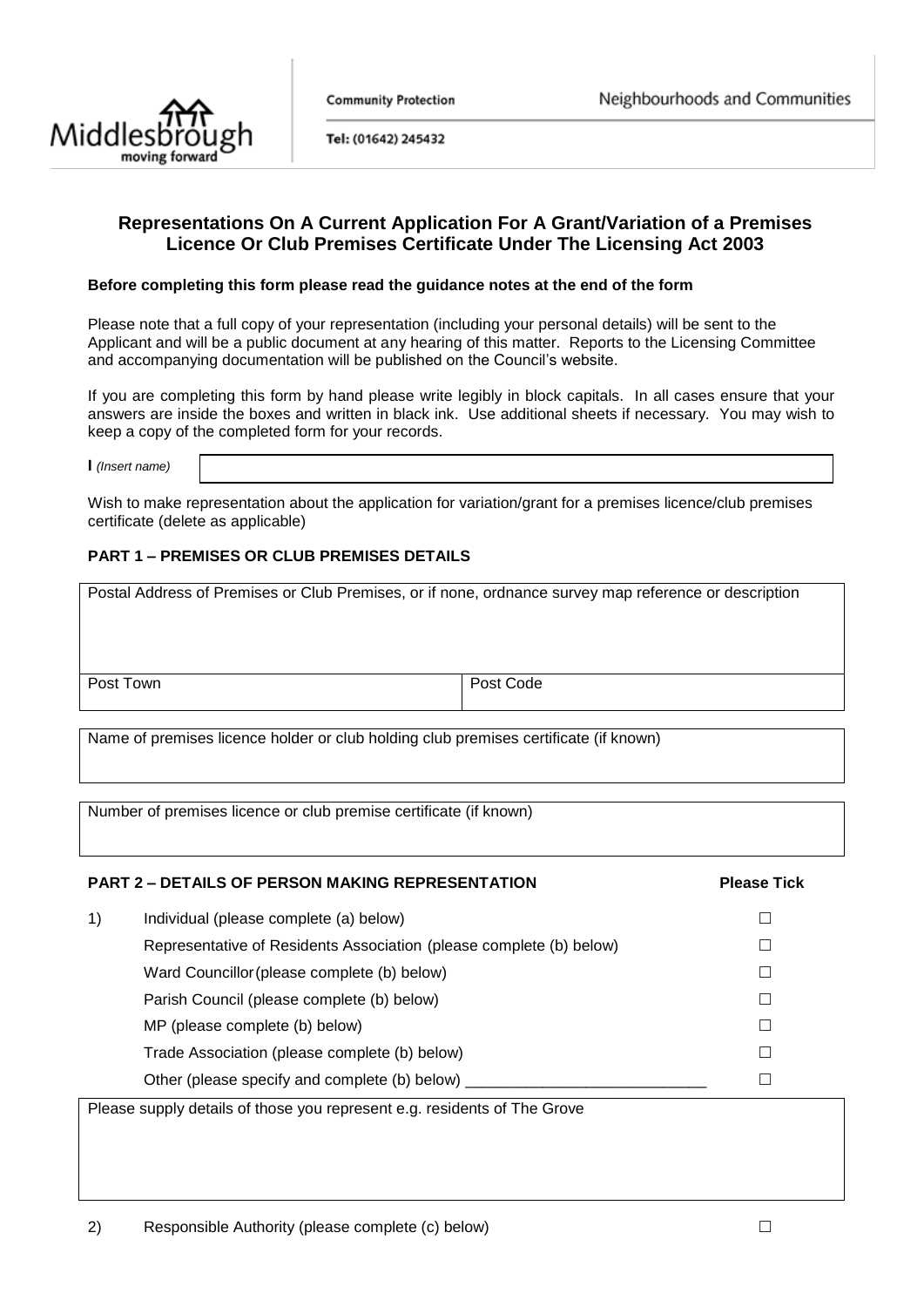# **(A) DETAILS OF INDIVIDUAL MAKING REPRESENTATION (fill in as applicable)**

| Mrs<br>Mr                        | <b>Miss</b> | Ms                 | Other Title (for example, Rev) |
|----------------------------------|-------------|--------------------|--------------------------------|
| Surname                          |             | <b>First Names</b> |                                |
| I am 18 years old or over        |             |                    | <b>Please Tick</b><br>Yes      |
| <b>Current Address</b>           |             |                    |                                |
| Post Town                        |             |                    | Post Code                      |
| Daytime contact telephone number |             |                    |                                |
| E-mail address (optional)        |             |                    |                                |

# **(B) DETAILS OF OTHER PARTY MAKING REPRESENTATION** (e.g. Body or Business)

| Name and Address          |  |
|---------------------------|--|
|                           |  |
|                           |  |
|                           |  |
|                           |  |
|                           |  |
|                           |  |
|                           |  |
| Telephone Number (If any) |  |

| Telephone Number (if any) |  |
|---------------------------|--|
| E-Mail address (optional) |  |

#### **(C) DETAILS OF RESPONSIBLE AUTHORITY MAKING REPRESENTATION**

| Name and Address          |  |
|---------------------------|--|
|                           |  |
|                           |  |
|                           |  |
|                           |  |
|                           |  |
| Telephone Number (If any) |  |
|                           |  |
| E-Mail address (optional) |  |
|                           |  |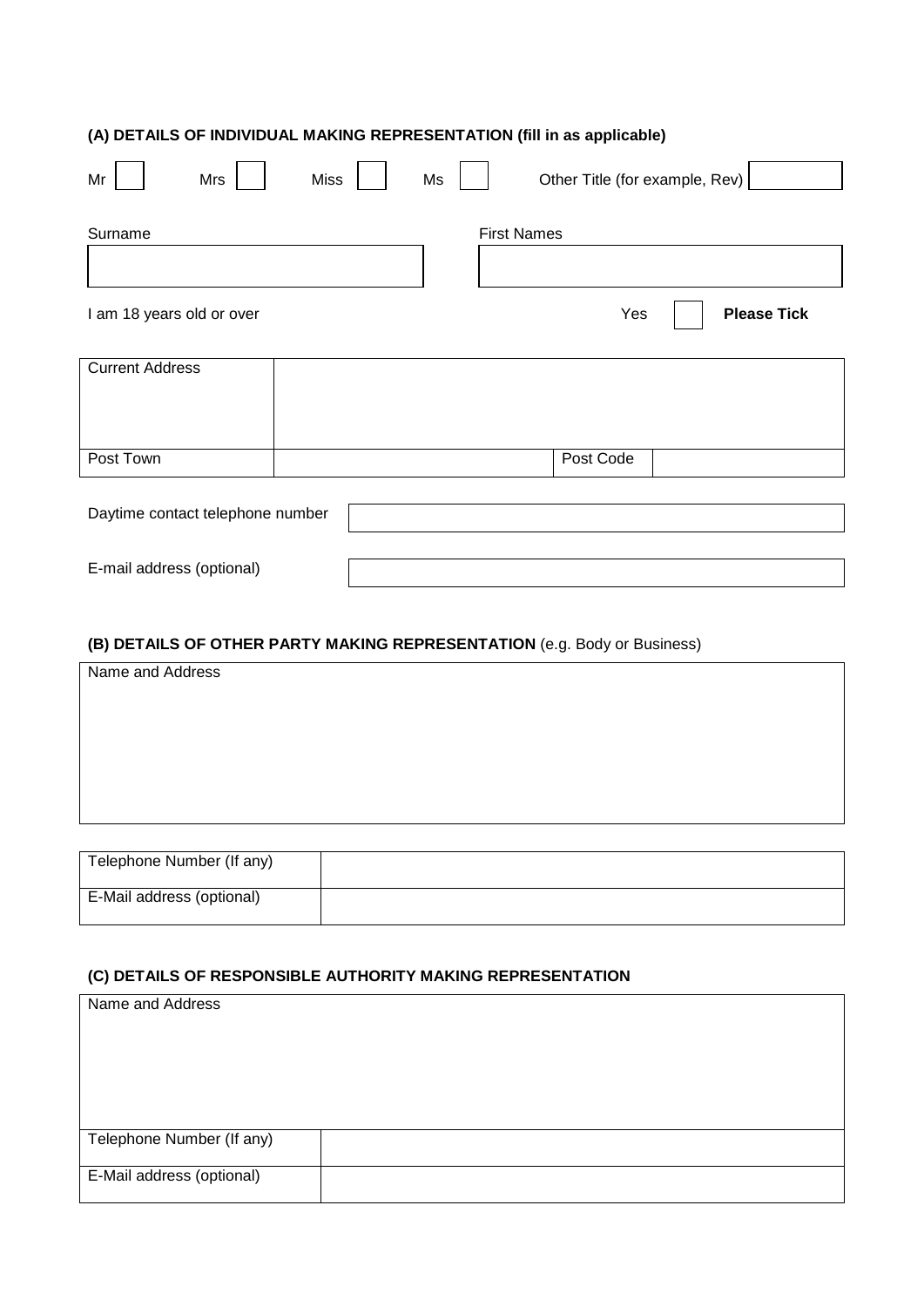### **PART 3 - REPRESENATION**

This representation relates to the following licensing objective(s)

### **Please Tick**

| 1. | the prevention of crime and disorder |  |
|----|--------------------------------------|--|
| 2. | public safety                        |  |
| 3. | the prevention of public nuisance    |  |
| 4. | the protection of children from harm |  |

Please state the ground(s) for representation. (Please read guidance note 5)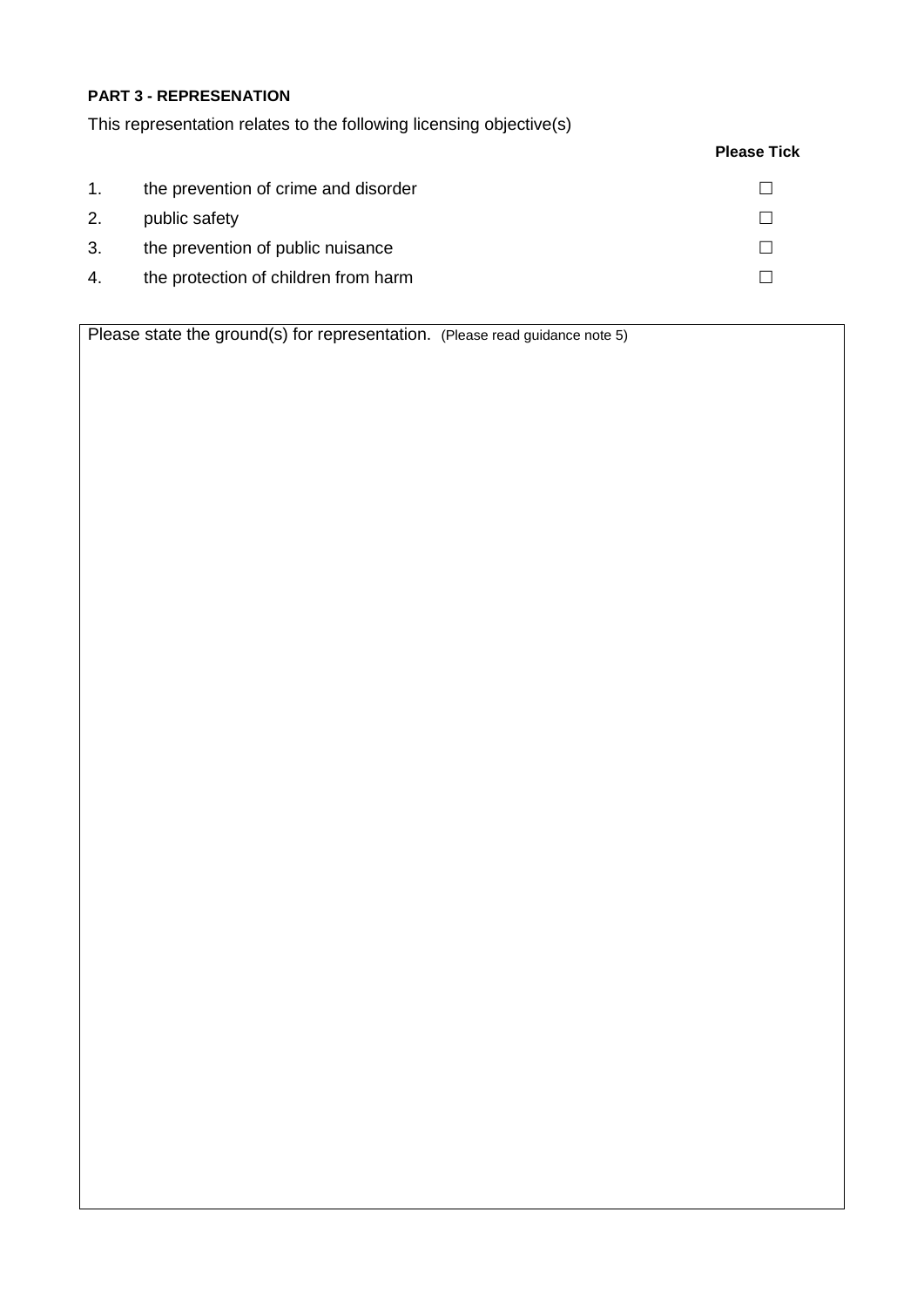Please provide as much information as possible to support the representation. (Please read guidance note 5 )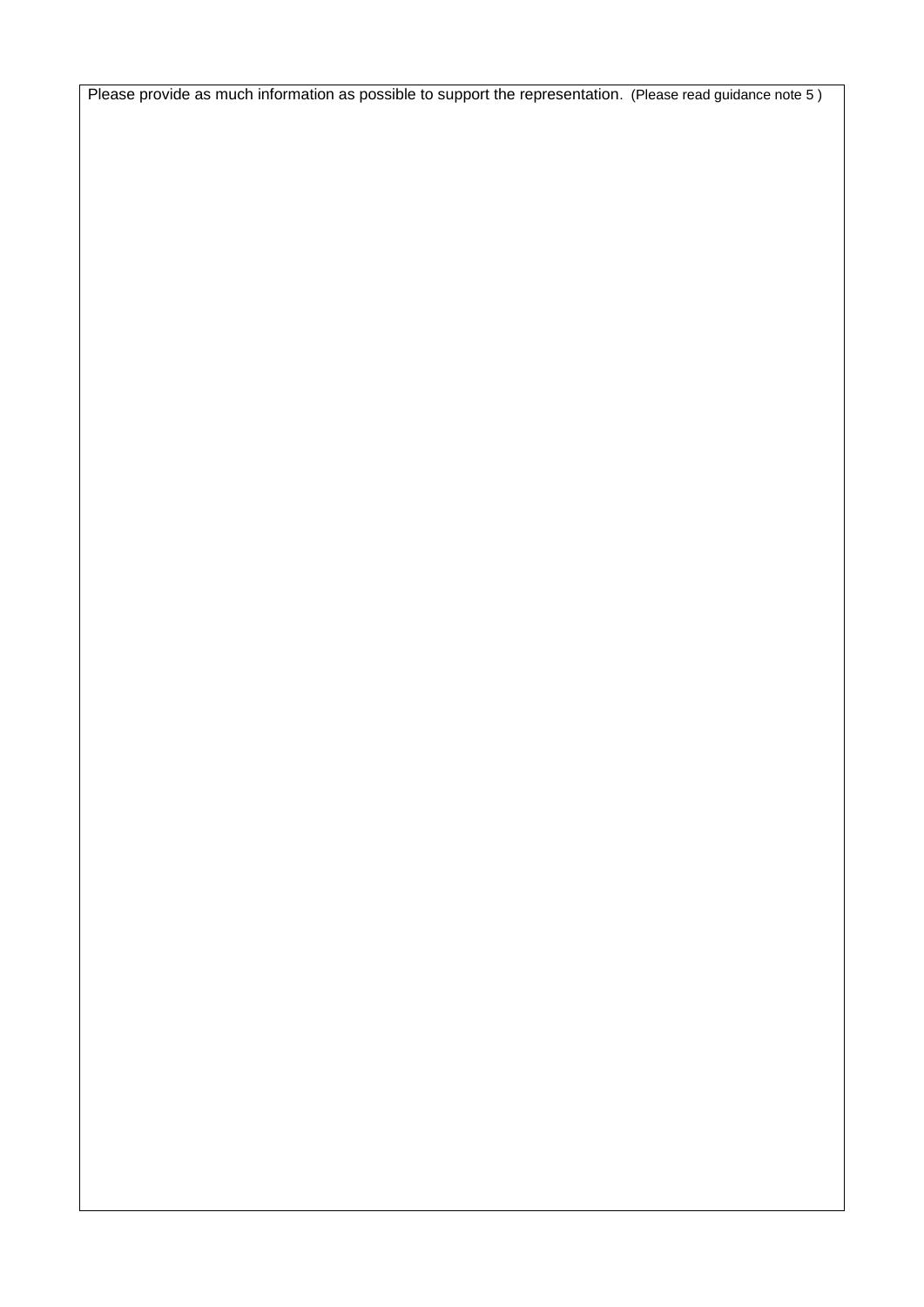If Yes, please state the date of that representation

| Day |  | Month |  | Year |  |  |  |
|-----|--|-------|--|------|--|--|--|
|     |  |       |  |      |  |  |  |

If you have made representation before relating to this premise please state what they were and when you made them.

#### **PART 4 – SIGNATURES**

| Signature | Date |  |
|-----------|------|--|
| Capacity  |      |  |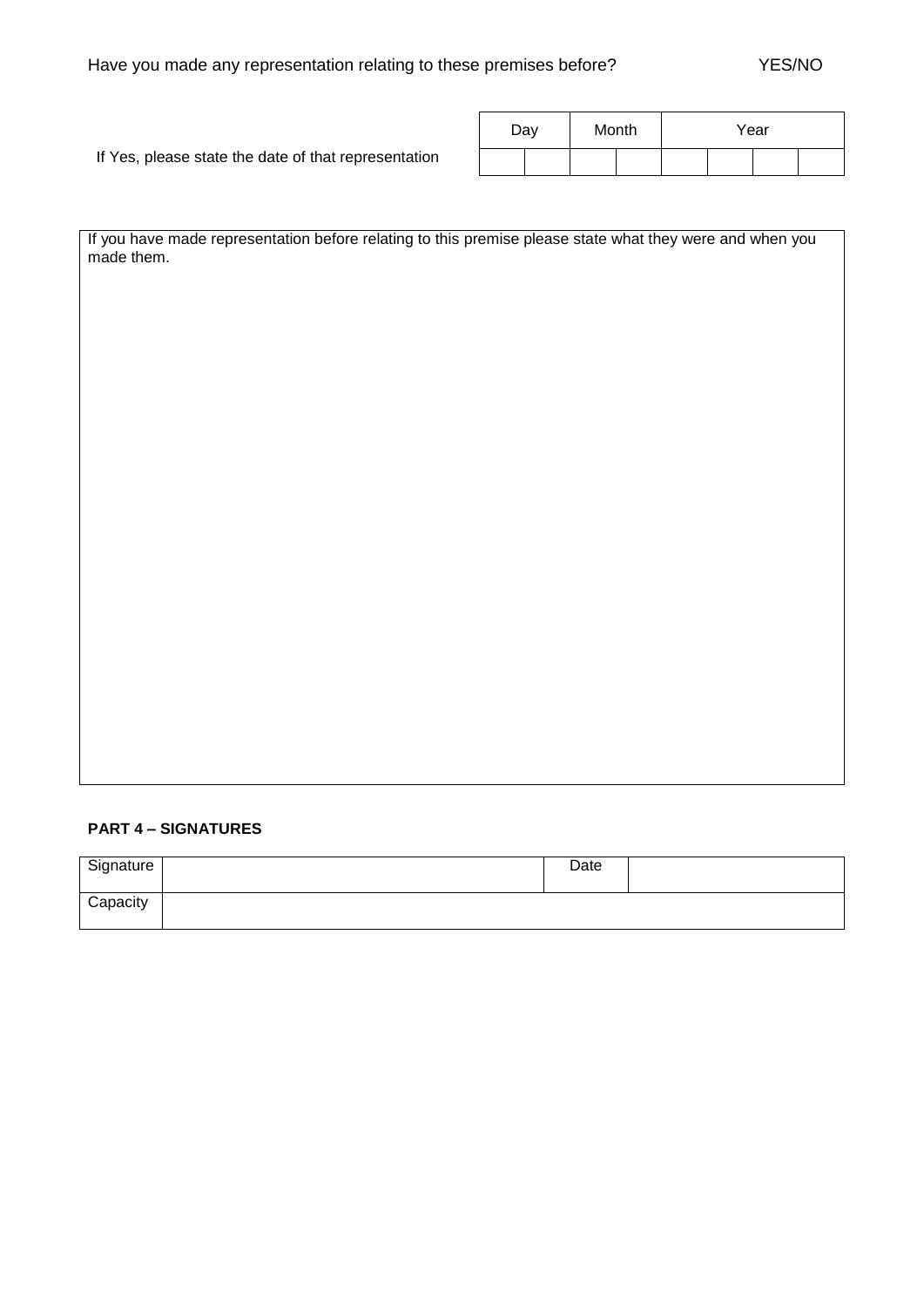#### **Licensing Act 2003 Guidance on Making a Representation**

### **1. Purpose**

The purpose of this guidance is to offer assistance to members of the public wishing to make representations about licensing applications e.g. applications for new Premises Licences or applications to vary existing Premises Licences and Club Premises Certificates made under the Licensing Act 2003.

This guidance explains who is entitled to make representations and how such representations should be made. It also explains the process which follows once representations have been received by the Council.

Further details about the Licensing Act 2003 can be found at [www.middlesbrough.gov.uk](http://www.middlesbrough.gov.uk/) and www.gov.uk/alcohol-licensing

### **2. Licensing Act 2003**

Under the Licensing Act 2003 Middlesbrough Council is the Licensing Authority for the borough of Middlesbrough. The Licensing Authority issues Premises Licences and Club Premises Certificates which allow businesses to carry out the following licensable activities.

- Sale/Supply of Alcohol
- The Provision of Regulated Entertainment
- The Provision of Late Night Refreshment

This affects pubs, bars, clubs, restaurants, supermarkets, off licences, cinemas, theatres, community premises and late night takeaways.

Under the Licensing Act 2003 the Licensing Authority must publish a Statement of Licensing Policy showing how it will promote the licensing objectives which are:

- Prevention of Crime and Disorder
- Prevention of Public Nuisance
- **•** Public Safety
- Protection of Children from Harm

This document is available at [www.middlesbrough.gov.uk](http://www.middlesbrough.gov.uk/)

The licensing objectives have equal weight and form the entire basis of the Licensing Act 2003.

### **3. Applications made under the Licensing Act 2003**

A Premises Licence can authorise one or more licensable activities. Some premises, such as takeaways, will just have Late Night Refreshment while other venues such as hotels and nightclubs may have a combination of all activities.

At any time the holder of a Premises Licence or Club Premises Certificate can make application to the Licensing Authority to vary their licence. These variation applications, as well as brand new Premises Licence applications, must be advertised and can be subject to public representations.

### **4. Advertising of Applications**

A blue notice will advertise an application for a new licence or a variation to an existing licence, a white notice will be used for a minor variation. The notice must be prominently displayed on the premises, in a place that is accessible by the public.

The notice will provide a final date for representations as well as brief details of the application.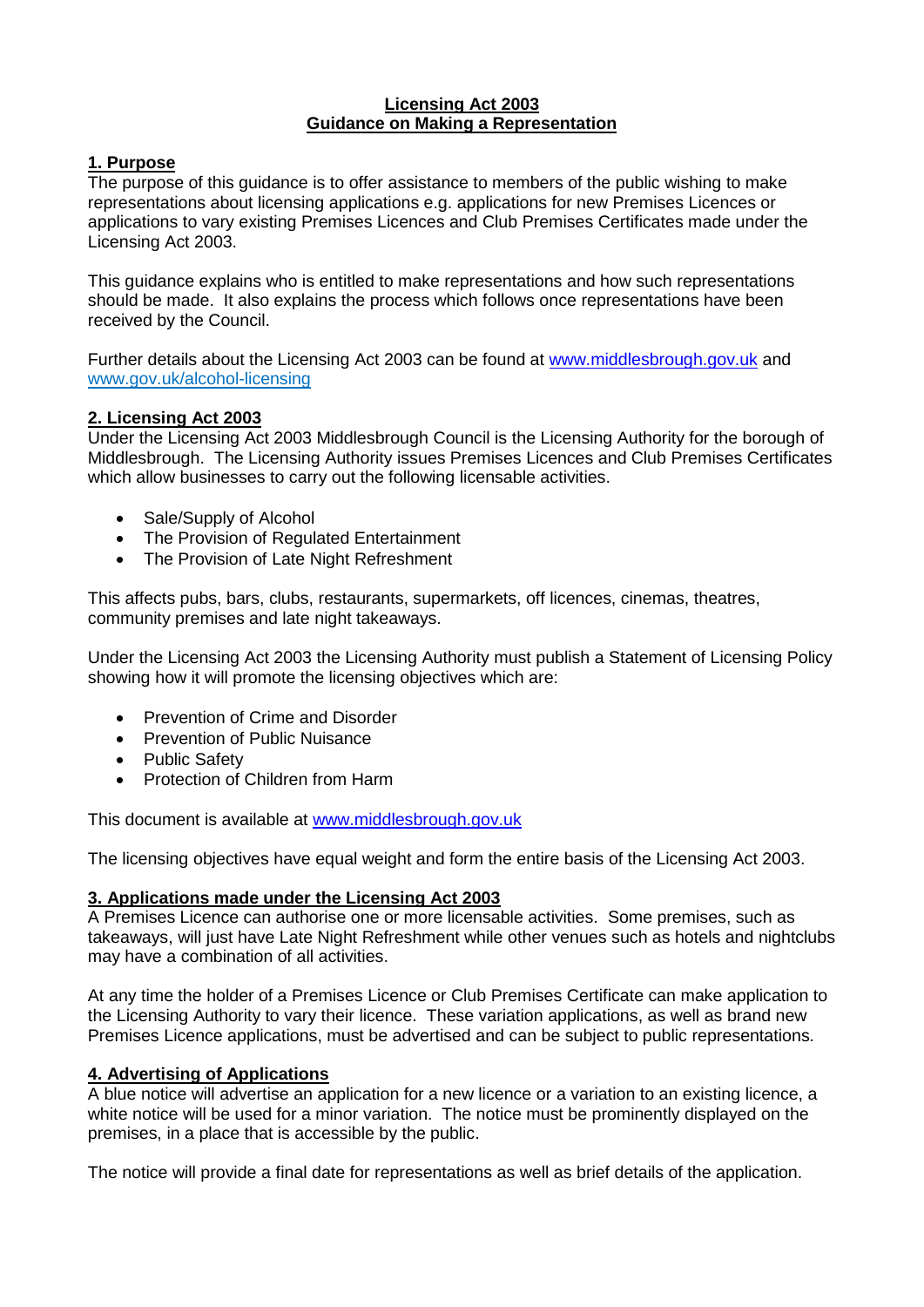For full variations and new Premises Licence applications a notice must also be placed, by the Applicant, in a local newspaper that covers the area in which their premises is situated. This notice will appear within 10 days of the Applicant making their Application to the Licensing Authority. A notice of the application will also be displayed at [www.middlesbrough.gov.uk](http://www.middlesbrough.gov.uk/)

### **5. Criteria for making a Representation**

Your representation must be relevant and based on the likely effect the granting of the application will have on the promotion of the licensing objectives:

- Prevention of Crime and Disorder
- Prevention of Public Nuisance
- Public Safety
- Protection of Children from Harm

For example, if you are concerned the granting of a variation will lead to an increase in crime and disorder in the area of the premises, give reasons why you think this or detail specific incidents with dates and times to support your representation. This is a relevant representation.

However, if you are concerned the granting of longer hours at the premises will lower house prices in the area or that you feel that another premises is not needed, or that it may affect an existing business already in the area. These are not relevant representations and cannot be considered by the Licensing Authority.

The Licensing Authority will not consider representations that are frivolous or vexatious e.g. a frivolous representation may be one that does not have a serious purpose or is not serious in its nature, whilst a vexatious representation may be one that is made purely to cause annoyance to the Applicant.

### **6. Making a Representation**

Relevant representations must be in writing and submitted to the Licensing Authority. To assist objectors the Licensing Authority has created this form. We would recommend that you use this form to submit your representation. The form is designed to help extract the type of information which is required to ensure the representation can be accepted.

Your representation must reach us within the 28 day notice period. Late representations will not be considered. If you are unsure when the application was made, you can check with the Licensing Authority or look at the advertising of the application.

A copy of your representation will be included in the committee papers and your personal details may form part of the recorded decision, all of which are public documents. It is important that the Applicant is provided with the opportunity to address the comments raised in your representation.

If you do not want your personal details to be released then you will be unable to make a personal representation.

### **7. Alternatives to Making a Representation**

If you do not want your personal details to be released then you can approach a local representative who may consider making the representation on your behalf. You should not delay in seeking a representative as any representations must be received within the 28 day notice period. You could ask a local Councillor, Town and Parish Councillors, or any other locally recognised body or association.

It is advised that you write to the chosen representative as they will need to keep evidence of your request (in the instance of any further challenge i.e. through an appeal hearing). You must provide them with your name, address and details of the grounds upon which your representation is made. They will need to satisfy themselves that your representation complies with the required criteria, and agree to take the matter on your behalf.

They should then submit written representation to the Licensing Authority replicating the grounds upon which your representation is made.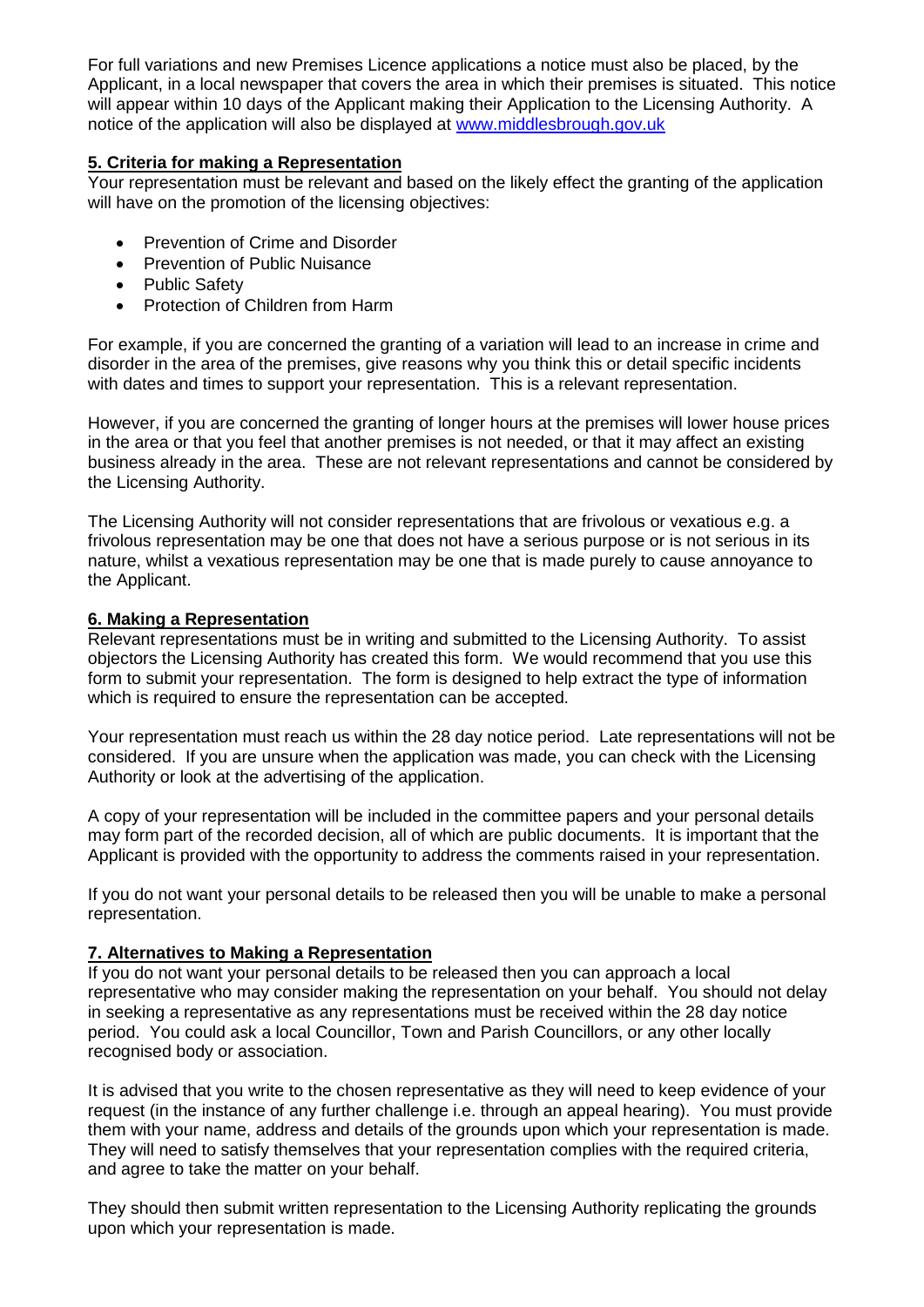We will then process this representation as we would any others and include a copy in the committee report.

Please note that all future dialogue and correspondence will be held with your representative, and the Licensing Authority will not be in a position to make direct contact with you. Consequently the Notice of Hearing and any decision letter will also be sent to your representative.

#### **8. Petitions**

The Licensing Authority will accept petitions, but there are some important factors to consider before organising a petition.

We ask that the instigator of the petition identifies themselves as a central point of contact. We may need to make contact in order to verify certain matters and if we are unable to do so this could invalidate the petition.

Each page of the petition should contain information as to the purpose of the petition so that all persons know what they are signing.

Full names and addresses must be supplied and all signatories must be made aware that a copy of the petition will be supplied to the Applicant and a copy will be contained within the committee papers, so their personal details will become public knowledge.

We will not write to each signatory separately, but instead assume that the instigator will advise each signatory of the hearing date and the final outcome of the application. It is expected that the instigator will represent the signatories at the hearing and speak for them.

#### **9. Hearings**

If relevant representations are made the applications shall be referred for hearing, unless the Council, the Applicant and everyone else who has made representations agree that a hearing is not necessary.

The hearing will take place before a Licensing Sub-Committee which is made up of three Councillors selected from the full Licensing Committee.

All parties (the Applicant, objectors, representatives of objectors and any Responsible Authority i.e. Police, Trading Standards, Environmental Health etc.) will receive a Notice of Hearing.

The Notice will set out the date, time and location and explains the procedure to be followed at the hearing. This notice is sent out 10 days before the hearing.

All parties will be able to address the Sub-Committee. Where there are a lot of objectors/supporters present, the Sub-Committee may request that a spokesperson is nominated.

Note: Whilst this is a public hearing only those who have made their identity known through their representation may address the Committee in person. Therefore is you have chosen to use a local representative, only they may speak on your behalf. Even if you (or your representative) are unable to attend the hearing the Sub-Committee will still consider your written representation.

In making decisions the Sub-Committee will take into account all of the written and verbal evidence before them. They also have a duty to take into account the licensing objectives set out in the Licensing Act 2003, the Council's Statement of Licensing Policy and the guidance given by the Secretary of State.

The Committee will normally announce their decision at the hearing and written confirmation will be distributed to all parties following the hearing.

If any party is aggrieved of the decision, then there is a right of appeal to the Magistrates Court.